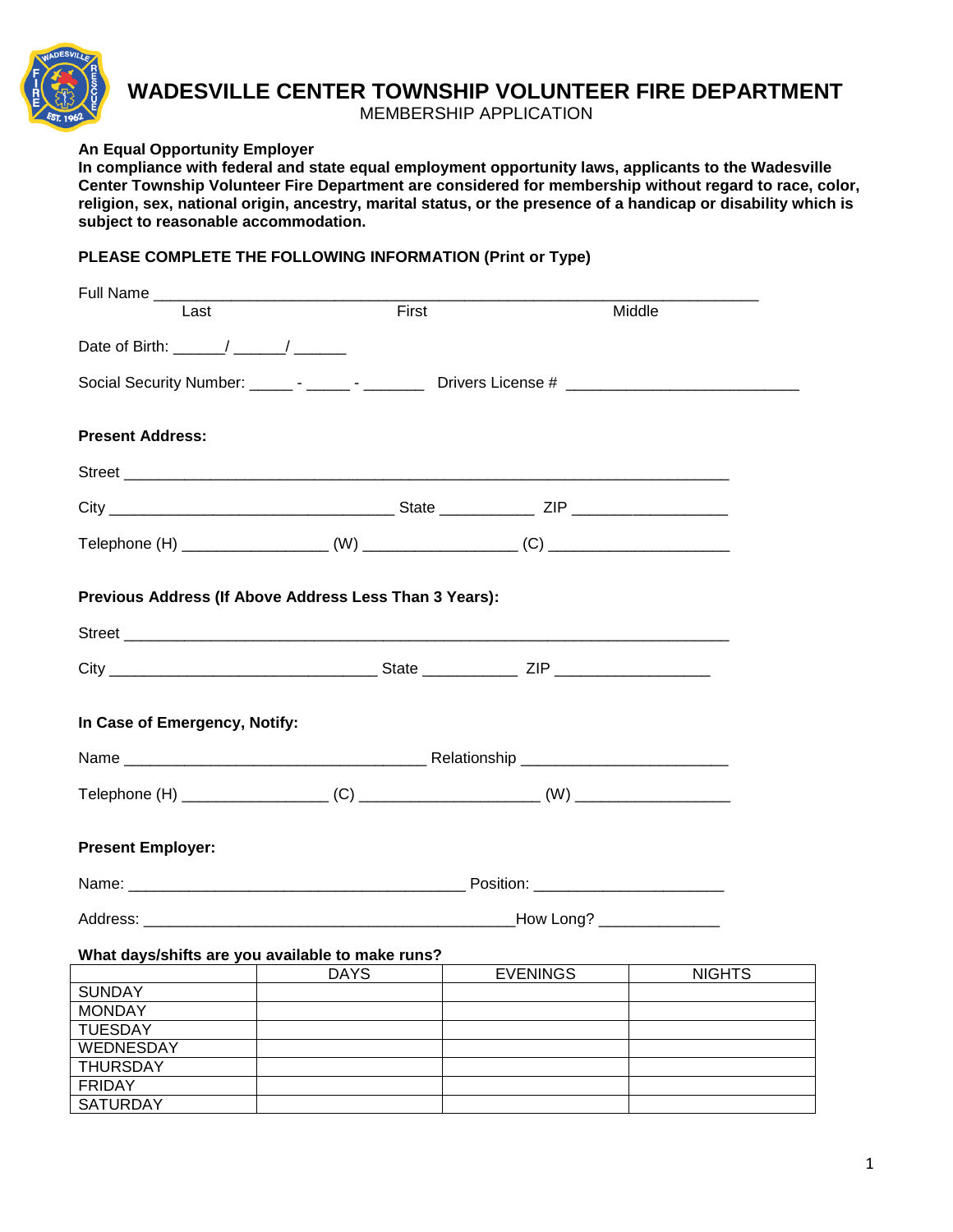| Previous Fire/Emergency Services Experience: $\Box$ Check if does not apply                                                                     |  |           |  |
|-------------------------------------------------------------------------------------------------------------------------------------------------|--|-----------|--|
|                                                                                                                                                 |  |           |  |
|                                                                                                                                                 |  |           |  |
| Telephone: ____________________________Chief's Name ____________________________                                                                |  |           |  |
|                                                                                                                                                 |  |           |  |
| Current Certifications (Fire Service, EMS, CPR, other): $\Box$ Check if does not apply                                                          |  |           |  |
|                                                                                                                                                 |  |           |  |
|                                                                                                                                                 |  |           |  |
|                                                                                                                                                 |  |           |  |
| *attach copies of certifications to the back of application                                                                                     |  |           |  |
| *use separate piece of paper to write down any other certifications                                                                             |  |           |  |
| Specialized Training/Classes: □ Check if does not apply                                                                                         |  |           |  |
|                                                                                                                                                 |  |           |  |
| <b>Education:</b>                                                                                                                               |  |           |  |
| Do you have a High School diploma or GED certificate?                                                                                           |  | Yes<br>No |  |
|                                                                                                                                                 |  |           |  |
| Give name, address, and telephone number of three references who are not related to you.                                                        |  |           |  |
|                                                                                                                                                 |  |           |  |
| 3.                                                                                                                                              |  |           |  |
|                                                                                                                                                 |  |           |  |
| Have you ever been convicted of a felony? (Please circle) YES                                                                                   |  | <b>NO</b> |  |
| List all traffic citations or convictions for the past 5 years including date, location, and description. Do not<br>include parking violations. |  |           |  |
| List all automobile accidents for the past 3 years including date, location and nature of accident.                                             |  |           |  |

\_\_\_\_\_\_\_\_\_\_\_\_\_\_\_\_\_\_\_\_\_\_\_\_\_\_\_\_\_\_\_\_\_\_\_\_\_\_\_\_\_\_\_\_\_\_\_\_\_\_\_\_\_\_\_\_\_\_\_\_\_\_\_\_\_\_\_\_\_\_\_\_\_\_\_\_\_\_\_\_\_\_\_\_\_\_\_\_\_\_\_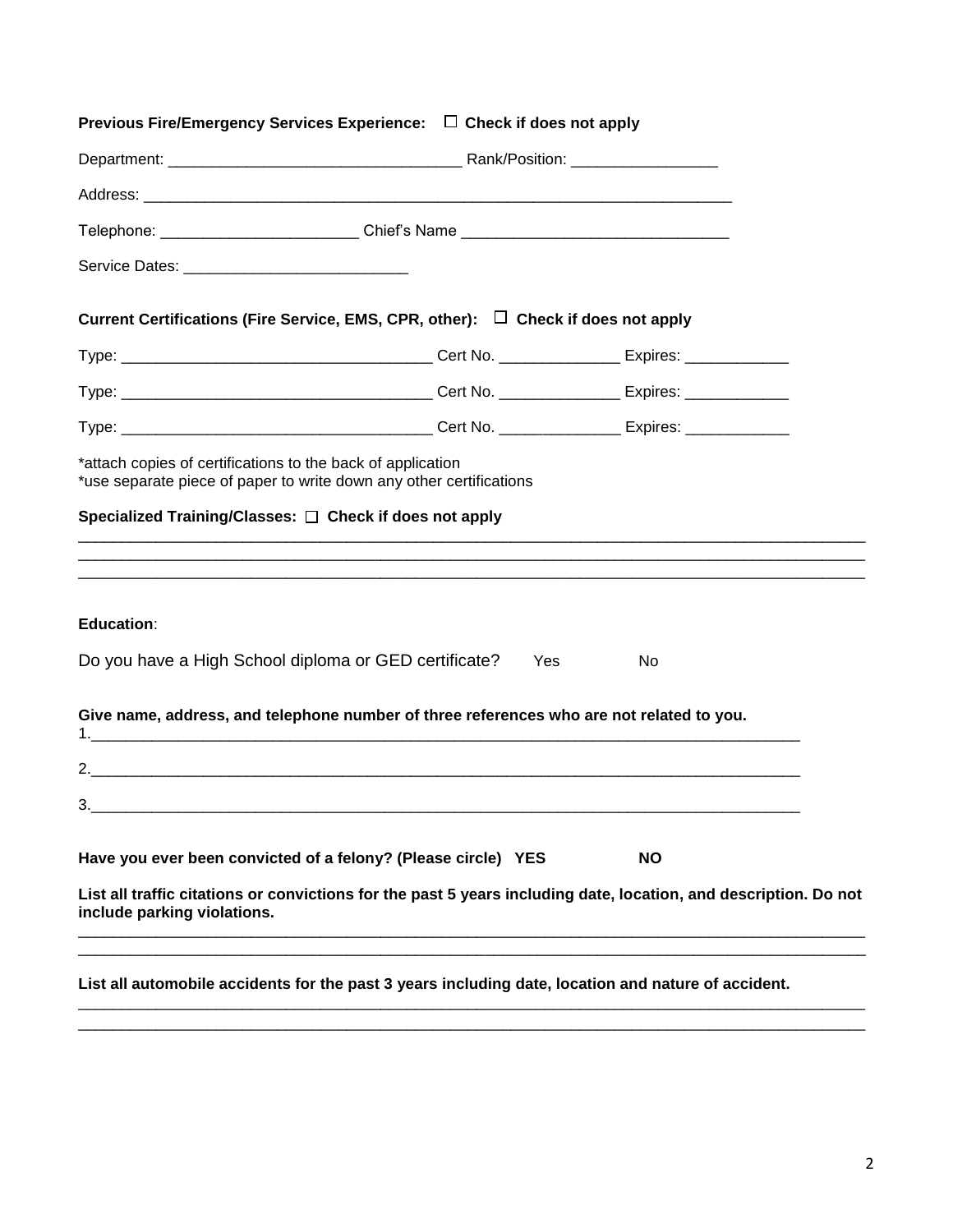#### **ACKNOWLEDGEMENT:**

#### **ALL APPLICANTS NEED TO CAREFULLY READ THE FOLLOWING STATEMENTS AND SIGN BELOW.**

- I certify the information given in this application and all supplemental sheets is true and complete to the best of my knowledge. I understand that misrepresentation or omission of fact on this application and/or any supplemental sheet may constitute grounds for disqualification or termination regardless of when the misrepresentation or omission is discovered.
- I authorize Wadesville Center Township Fire Department to verify all statements contained in this application and to conduct an investigation of my background and qualifications to the extent necessary to determine my suitability for membership on Wadesville Center Township Fire Department. I understand information concerning the nature and scope of this investigation will be provided to me upon written request. I agree to assist and cooperate with the department and any representative thereof in obtaining verification of necessary information.
- I authorize any person, agency, partnership or corporation having any information concerning my background and qualifications to release such information.
- I agree to abide by all Standard Operating Procedures, Standard Operating Guidelines, By-laws and Rules and Regulations set forth by Wadesville Center Township Volunteer Fire Department.

## **Training you are required to complete:**

• State of Indiana Mandatory Training-Mandatory Firefighter - 40 hours (required prior to emergency response)

- Firefighter I/II within first two years or as available 120 140 hours
- First Responder or EMT within two years or as available 40 80 hours

## **Requirements that must be met before voted on as a member:**

- Police background check
- Attend one business meetings unless variance granted by Board of Directors
- Interview with Board of Directors

I have read these authorizations, agreements and release of all claims, and I expressly agree to the terms set out herein.

| Applicant's Signature | Date |  |
|-----------------------|------|--|
|                       |      |  |